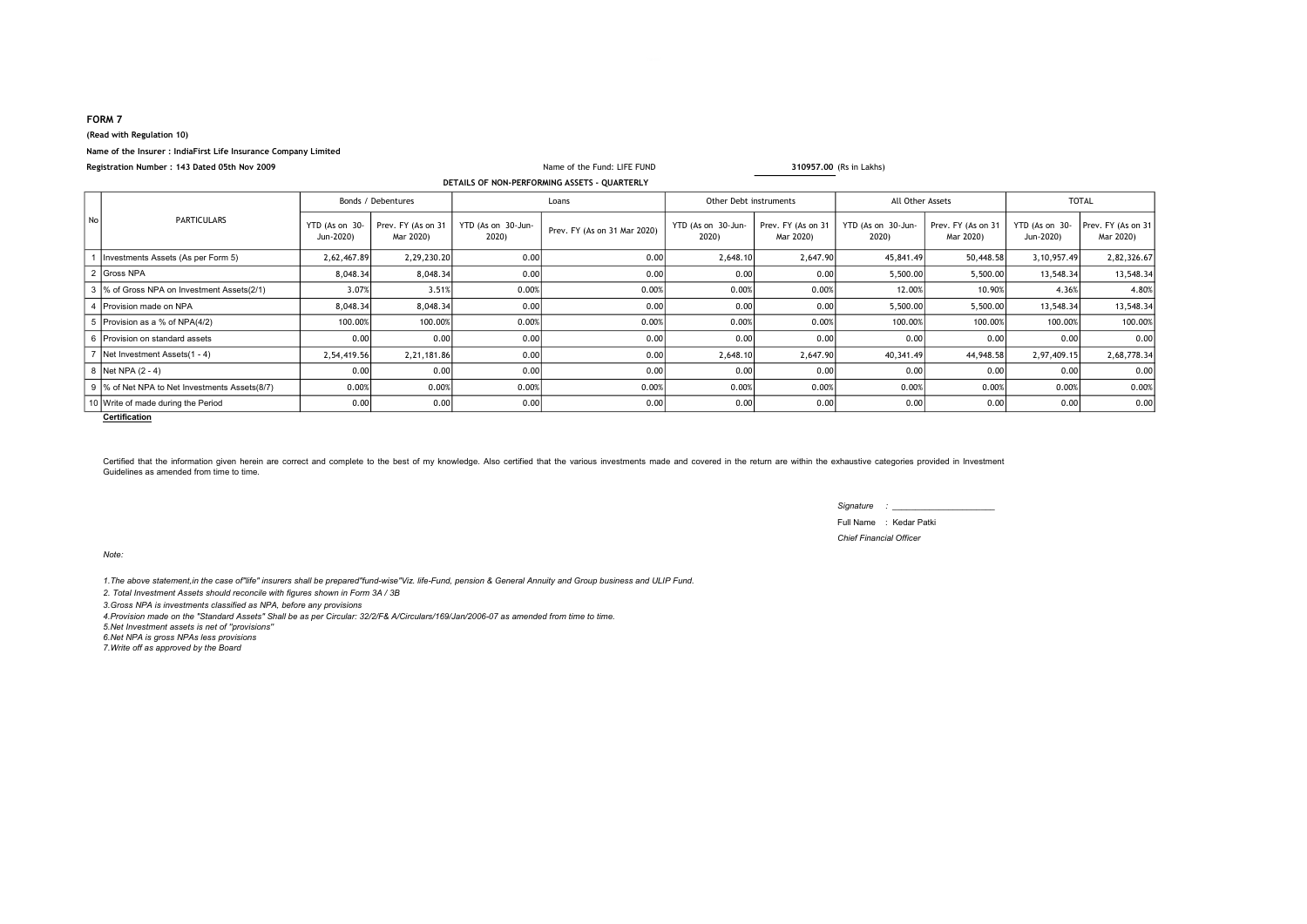# FORM 7 (Read with Regulation 10) Name of the Insurer : IndiaFirst Life Insurance Company Limited

Name of the Fund: PENSION AND GEN ANNUITY BUSI 7,84,974.00 (Rs in Lakhs) DETAILS OF NON-PERFORMING ASSETS - QUARTERLY

|    | <b>PETALO OF NON-FENI ONIHING AGGETS - QUANTENET</b> |                    |                    |                    |                              |                        |                    |                    |                    |                |                    |
|----|------------------------------------------------------|--------------------|--------------------|--------------------|------------------------------|------------------------|--------------------|--------------------|--------------------|----------------|--------------------|
| No | <b>PARTICULARS</b>                                   | Bonds / Debentures |                    | Loans              |                              | Other Debt instruments |                    | All Other Assets   |                    | <b>TOTAL</b>   |                    |
|    |                                                      | YTD (As on 30-     | Prev. FY (As on 31 | YTD (As on 30-Jun- | Prev. FY (As on 31 Mar 2020) | YTD (As on 30-Jun-     | Prev. FY (As on 31 | YTD (As on 30-Jun- | Prev. FY (As on 31 | YTD (As on 30- | Prev. FY (As on 31 |
|    |                                                      | Jun-2020)          | Mar 2020)          | 2020)              |                              | 2020)                  | Mar 2020)          | 2020)              | Mar 2020)          | Jun-2020)      | Mar 2020)          |
|    | Investments Assets (As per Form 5)                   | 7,55,961.78        | 7.10.704.66        | 0.00               | 0.00                         | 0.00                   | 0.00               | 29,012.10          | 65,415.88          | 7.84.973.88    | 7,76,120.54        |
|    | 2 Gross NPA                                          | 0.00               | 0.00               | 0.00               | 0.00                         | 0.00                   | 0.00               | 0.00               | 0.00               | 0.00           | 0.00               |
|    | 3 % of Gross NPA on Investment Assets(2/1)           | 0.00%              | 0.00%              | 0.00%              | 0.00%                        | 0.00%                  | 0.00%              | 0.00%              | 0.00%              | 0.00%          | 0.00%              |
|    | Provision made on NPA                                | 0.00               | 0.00               | 0.00               | 0.00                         | 0.00                   | 0.00               | 0.00               | 0.00               | 0.00           | 0.00               |
|    | 5 Provision as a % of NPA(4/2)                       | 0.00%              | 0.00%              | 0.00%              | 0.00%                        | 0.00%                  | 0.00%              | 0.00%              | 0.00%              | 0.00%          | 0.00%              |
|    | 6 Provision on standard assets                       | 0.00               | 0.00               | 0.001              | 0.00                         | 0.00                   | 0.00               | 0.00               | 0.00               | 0.00           | 0.00               |
|    | Net Investment Assets(1 - 4)                         | 7,55,961.78        | 7.10.704.66        | 0.00               | 0.001                        | 0.001                  | 0.00               | 29,012.10          | 65,415.88          | 7,84,973.88    | 7,76,120.54        |
|    | 8 Net NPA (2 - 4)                                    | 0.00               | 0.00               | 0.001              | 0.00                         | 0.001                  | 0.00               | 0.00               | 0.00               | 0.00           | 0.00               |
|    | 9 % of Net NPA to Net Investments Assets(8/7)        | 0.00%              | 0.00%              | 0.00%              | 0.00%                        | 0.00%                  | 0.00%              | 0.00%              | 0.00%              | 0.00%          | 0.00%              |
|    | 10 Write of made during the Period                   | 0.00               | 0.001              | 0.001              | 0.00                         | 0.00                   | 0.001              | 0.00 <sub>1</sub>  | 0.00               | 0.00           | 0.00               |

**Certification** 

Certified that the information given herein are correct and complete to the best of my knowledge. Also certified that the various investments made and covered in the return are within the exhaustive categories provided in

Note:

1.The above statement,in the case of"life" insurers shall be prepared"fund-wise"Viz. life-Fund, pension & General Annuity and Group business and ULIP Fund.

2. Total Investment Assets should reconcile with figures shown in Form 3A / 3B

3.Gross NPA is investments classified as NPA, before any provisions

4.Provision made on the "Standard Assets" Shall be as per Circular: 32/2/F& A/Circulars/169/Jan/2006-07 as amended from time to time.

5.Net Investment assets is net of ''provisions''

6.Net NPA is gross NPAs less provisions

7.Write off as approved by the Board

S*ignature : \_\_\_\_\_\_\_\_\_\_\_\_\_\_\_\_\_\_\_\_\_*<br>Full Name : Kedar Patki Chief Financial Officer